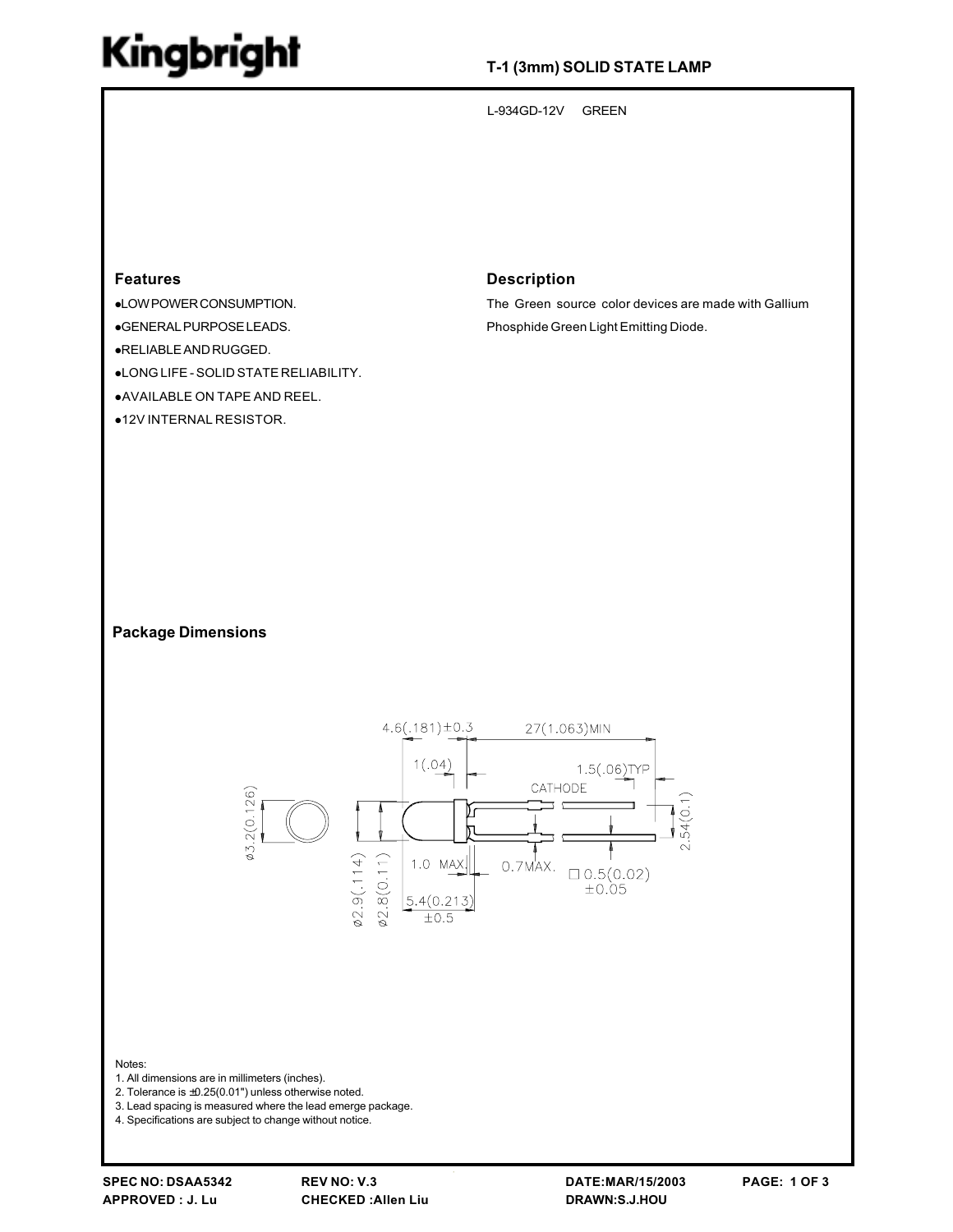# Kingbright

| <b>Dice</b> | <b>lv</b> (mcd)<br>$V=12V$ |           |      | <b>Viewing</b><br>Angle |
|-------------|----------------------------|-----------|------|-------------------------|
|             |                            | Min.      | Typ. | 201/2                   |
| GREEN (GaP) | <b>GREEN DIFFUSED</b>      | 8         | 20   | $60^{\circ}$            |
|             |                            | Lens Type |      |                         |

Note:<br>1. 01/2 is the angle from optical centerline where the luminous intensity is 1/2 the optical centerline value..

### Electrical / Optical Characteristics at TA=25°C

| Symbol               | Parameter                | Device | Typ. | Max. | <b>Units</b> | <b>Test Conditions</b>  |
|----------------------|--------------------------|--------|------|------|--------------|-------------------------|
| $λ$ peak             | Peak Wavelength          | Green  | 565  |      | nm           | $V_F = 12V$             |
| λD                   | Dominate Wavelength      | Green  | 568  |      | nm           | $V_F = 12V$             |
| $\Delta \lambda$ 1/2 | Spectral Line Half-width | Green  | 30   |      | nm           | $V_F = 12V$             |
| IF                   | <b>Forward Current</b>   | Green  | 8.5  | 11.5 | mA           | $VF=12V$                |
| 1 <sub>R</sub>       | <b>Reverse Current</b>   | Green  |      | 10   | uA           | $V$ <sub>R</sub> =5 $V$ |

## Absolute Maximum Ratings at TA=25°C

| Parameter                   | Green               | <b>Units</b> |  |  |
|-----------------------------|---------------------|--------------|--|--|
| Power dissipation           | 120                 | mW           |  |  |
| Forward voltage             | 14                  | v            |  |  |
| Reverse voltage             | 5                   | v            |  |  |
| Operating Temperature       | $-40$ °C To +70 °C  |              |  |  |
| Storage Temperature         | $-40$ °C To +85 °C  |              |  |  |
| Lead Solder Temperature [1] | 260°C For 5 Seconds |              |  |  |

Note:

1. 2mm below package base.